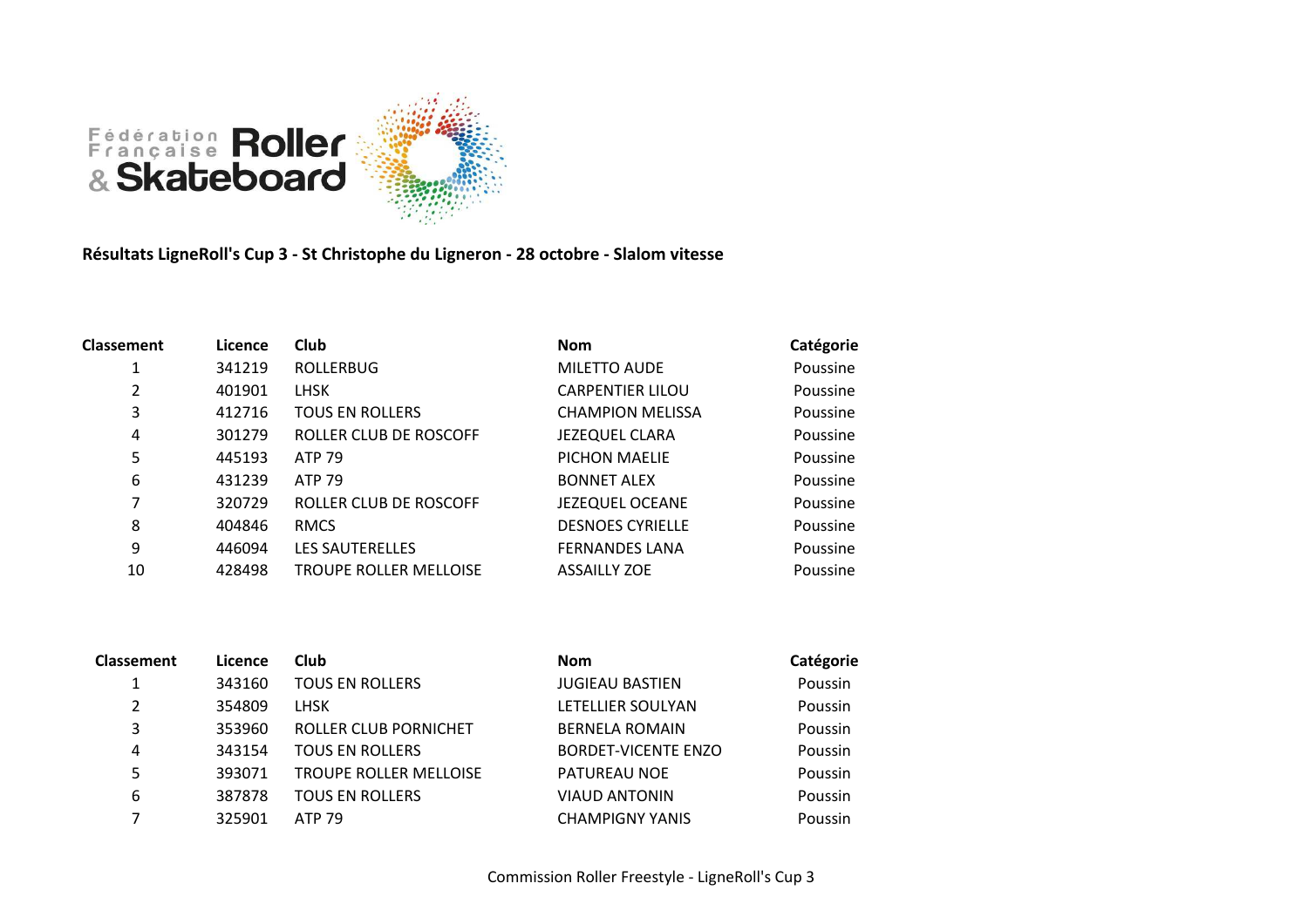| 393064 | <b>TROUPE ROLLER MELLOISE</b> | PATUREAU MATHIS | Poussin |
|--------|-------------------------------|-----------------|---------|
| 335698 | LHSK                          | MEIRA-NORO EWAN | Poussin |

| <b>Classement</b> | Licence | <b>Club</b>                   | <b>Nom</b>              | Catégorie |
|-------------------|---------|-------------------------------|-------------------------|-----------|
| 1                 | 377765  | <b>LHSK</b>                   | FOUACHE-LETELLIER LILOU | Benjamine |
| 2                 | 307122  | <b>TOUS EN ROLLERS</b>        | <b>SIMON ANAELLE</b>    | Benjamine |
| 3                 | 392828  | <b>TOUS EN ROLLERS</b>        | PETITGAS LOU-ANNE       | Benjamine |
| 4                 | 329591  | <b>TOUS EN ROLLERS</b>        | ROUX ANGELINA           | Benjamine |
| 5                 | 390815  | <b>TROUPE ROLLER MELLOISE</b> | ROULEAU EMMY            | Benjamine |
| 6                 | 403684  | <b>RMCS</b>                   | <b>GIRARD SARAH</b>     | Benjamine |
| 7                 | 412721  | <b>TOUS EN ROLLERS</b>        | <b>FENEUX LISA</b>      | Benjamine |
| 8                 | 424727  | <b>LHSK</b>                   | <b>FLEURY CAROLINE</b>  | Benjamine |
| 9                 | 329277  | <b>TROUPE ROLLER MELLOISE</b> | <b>ASSAILLY ERYNE</b>   | Benjamine |
| 10                | 429683  | <b>RMCS</b>                   | PORTIER CAMILLE         | Benjamine |
|                   |         |                               |                         |           |

| Classement | Licence | Club                          | <b>Nom</b>                | Catégorie |
|------------|---------|-------------------------------|---------------------------|-----------|
|            | 381329  | SAM MERIGNAC                  | <b>CALABRESE GABRIELE</b> | Benjamin  |
| 2          | 399780  | <b>TROUPE ROLLER MELLOISE</b> | THOMAZEAU LUCAS           | Benjamin  |
| 3          | 445626  | <b>LES SAUTERELLES</b>        | PORT-NOQUE NOE            | Benjamin  |
| 4          | 365290  | <b>TROUPE ROLLER MELLOISE</b> | <b>JACQ SONAM</b>         | Benjamin  |
| 5          | 392874  | <b>TOUS EN ROLLERS</b>        | <b>CHAIGNE PAUL</b>       | Benjamin  |
| 6          | 445627  | <b>LES SAUTERELLES</b>        | <b>TECHER WESLEY</b>      | Benjamin  |

| <b>Classement</b> | Licence | Club                   | Nom                  | Catégorie |
|-------------------|---------|------------------------|----------------------|-----------|
|                   | 334423  | I HSK                  | MAZOUZ KALYSSA       | Minime    |
|                   | 378873  | ROLLER CLUB PORNICHET  | <b>BERNELA JULIF</b> | Minime    |
|                   | 351263  | <b>TOUS EN ROLLERS</b> | DUPE LAURE           | Minime    |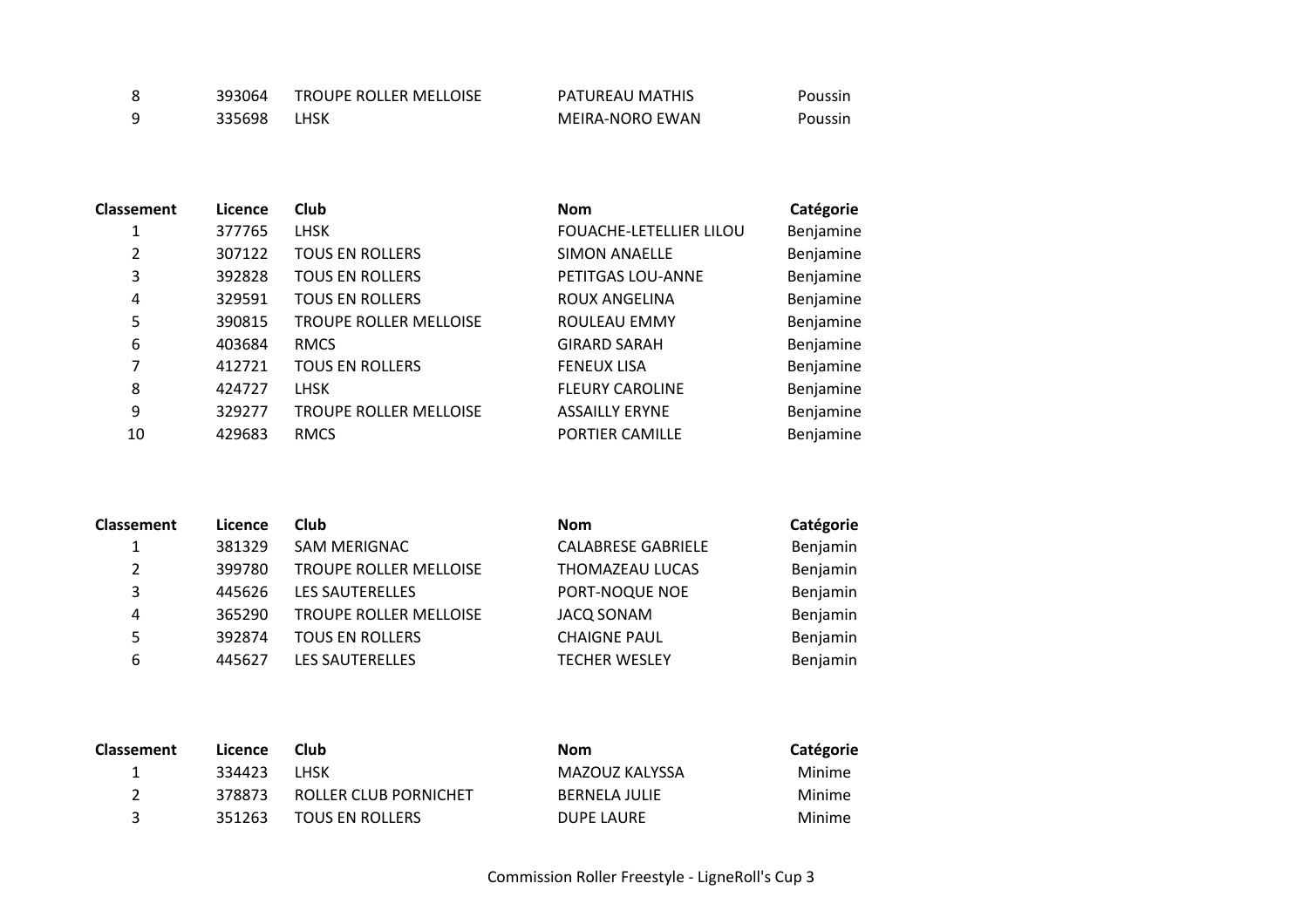| 4  | 333058 | TOUS EN ROLLERS               | BORDET-VICENTE MARY | Minime |
|----|--------|-------------------------------|---------------------|--------|
| -5 | 410309 | TOUS EN ROLLERS               | ZILLI ANAIS         | Minime |
| -6 | 370928 | ROLLER CLUB DE PORNICHET      | LAURIN LEONIE       | Minime |
| 7  | 281764 | <b>RMCS</b>                   | JEANDEL MAEVE       | Minime |
| -8 | 429157 | <b>TROUPE ROLLER MELLOISE</b> | AYRAULT CORALIE     | Minime |

| <b>Classement</b> | Licence | Club                          | <b>Nom</b>               | Catégorie |
|-------------------|---------|-------------------------------|--------------------------|-----------|
| 1                 | 354816  | <b>LHSK</b>                   | <b>RENAULT LOUIS</b>     | Minime    |
| 2                 | 329592  | <b>TOUS EN ROLLERS</b>        | <b>JUGIEAU THIBAULT</b>  | Minime    |
| 3                 | 304366  | <b>TOUS EN ROLLERS</b>        | RABILLARD JORIS          | Minime    |
| 4                 | 289172  | <b>RMCS</b>                   | <b>HAON MAXIME</b>       | Minime    |
| 5                 | 369799  | ROLLER CLUB PORNICHET         | PIQUET ALEX              | Minime    |
| 6                 | 321712  | <b>RMCS</b>                   | <b>LETESSIER LEONARD</b> | Minime    |
| 7                 | 291687  | <b>RMCS</b>                   | <b>VALLEE GABIN</b>      | Minime    |
| 8                 | 388253  | <b>LES SAUTERELLES</b>        | <b>FERNANDES KYLIAN</b>  | Minime    |
| 9                 | 368835  | <b>TROUPE ROLLER MELLOISE</b> | <b>JACQ TINLE</b>        | Minime    |
| 10                | 375002  | <b>TROUPE ROLLER MELLOISE</b> | <b>POIRIER JULES</b>     | Minime    |
| 11                | 374124  | <b>RMCS</b>                   | <b>HUET THEO</b>         | Minime    |
| 12                | 441046  | <b>TROUPE ROLLER MELLOISE</b> | <b>CAPOUE DORIAN</b>     | Minime    |

| <b>Classement</b> | Licence | <b>Club</b>                   | <b>Nom</b>               | Catégorie  |
|-------------------|---------|-------------------------------|--------------------------|------------|
| 1                 | 98612   | <b>LES SAUTERELLES</b>        | <b>AUTIN BETTINA</b>     | <b>CJS</b> |
| 2                 | 285108  | <b>TOUS EN ROLLERS</b>        | <b>BROUSSEAU SARAH</b>   | <b>CJS</b> |
| 3                 | 307060  | <b>TOUS EN ROLLERS</b>        | <b>BATY ELEA</b>         | <b>CJS</b> |
| 4                 | 352450  | <b>LHSK</b>                   | <b>TRAINS EMILIE</b>     | <b>CJS</b> |
| 5                 | 365077  | ROLLER CLUB PORNICHET         | <b>RIFFAUT CAMILLE</b>   | <b>CJS</b> |
| 6                 | 285275  | <b>TOUS EN ROLLERS</b>        | <b>SIMON EMMY</b>        | <b>CJS</b> |
| 7                 | 285272  | <b>TOUS EN ROLLERS</b>        | <b>GROSSIN LISA</b>      | <b>CJS</b> |
| 8                 | 214346  | <b>TROUPE ROLLER MELLOISE</b> | <b>DOUCET CHRISTELLE</b> | <b>CIS</b> |
|                   |         |                               |                          |            |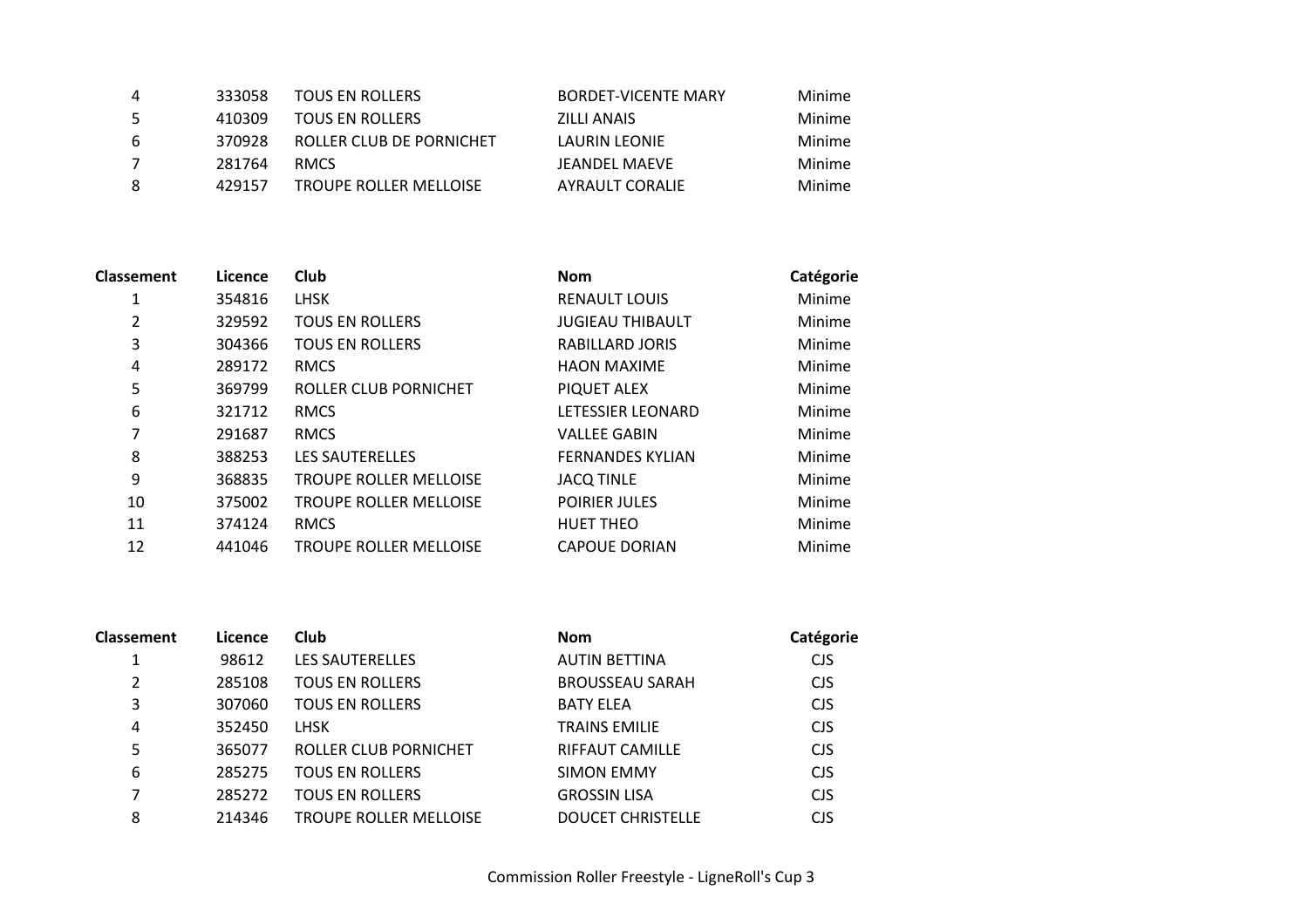| <b>Classement</b> | Licence | Club                          | <b>Nom</b>              | Catégorie  |
|-------------------|---------|-------------------------------|-------------------------|------------|
|                   | 226246  | <b>LES SAUTERELLES</b>        | PREZEAU BENOIT          | <b>CJS</b> |
| 2                 | 178115  | TROUPE ROLLER MELLOISE        | <b>DOUCET MAEL</b>      | <b>CJS</b> |
| 3                 | 290205  | <b>TOUS EN ROLLERS</b>        | <b>DUBREUIL MAXIME</b>  | <b>CJS</b> |
| 4                 | 302864  | ROLLER CLUB PORNICHET         | <b>CADORET MATTHIEU</b> | <b>CJS</b> |
| 5                 | 443830  | <b>TROUPE ROLLER MELLOISE</b> | CAQUINEAU QUENTIN       | <b>CJS</b> |
| 5                 | 341535  | <b>TOUS EN ROLLERS</b>        | <b>COQUELIN FREDDY</b>  | <b>CJS</b> |
| 5                 | 379737  | <b>LHSK</b>                   | LETELLIER MATYS         | <b>CJS</b> |
| 5                 | 333451  | <b>RSR REZE</b>               | <b>FULBERT MATTEO</b>   | CJS        |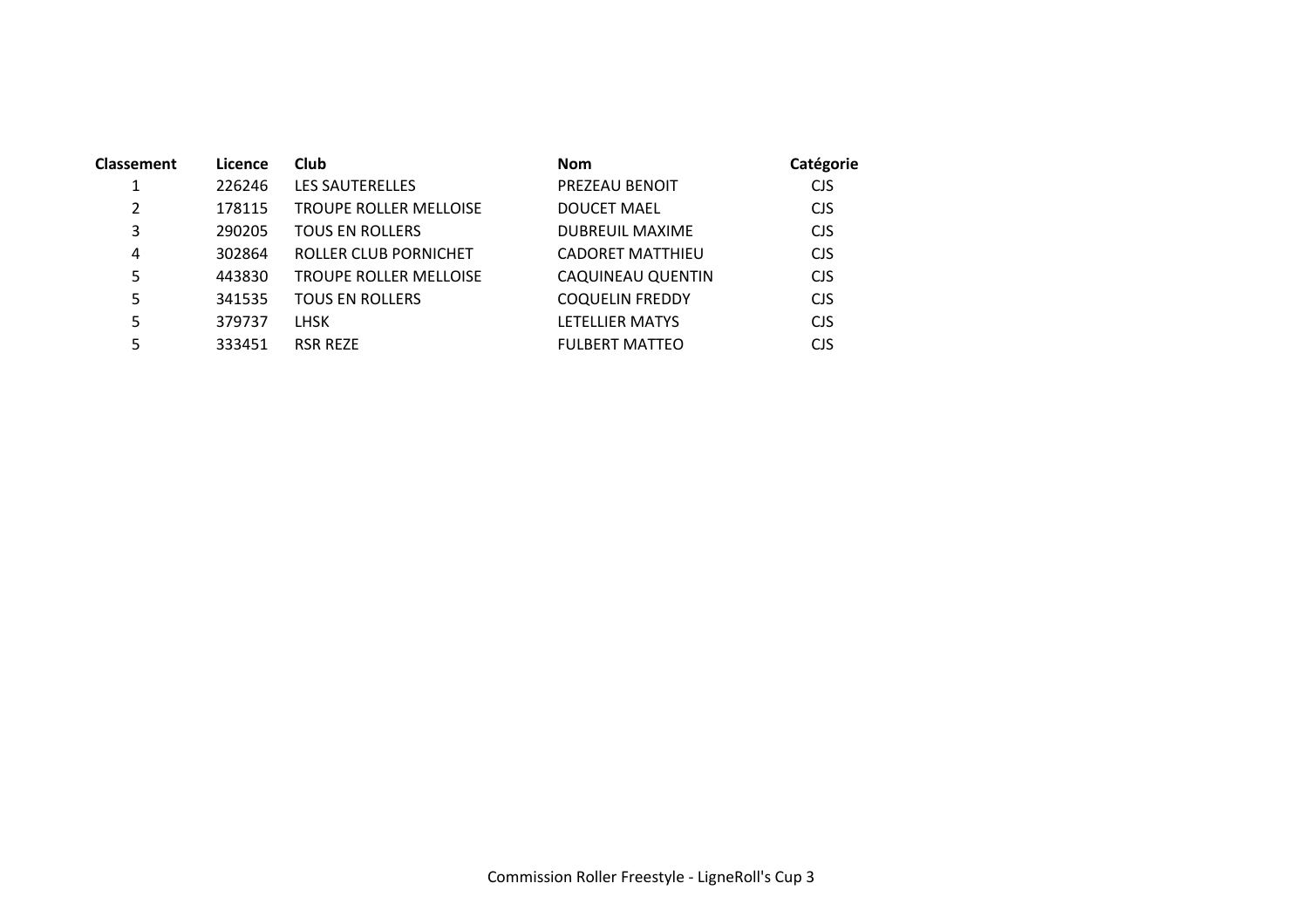

**Résultats LigneRoll's Cup 3 - St Christophe du Ligneron - 28 octobre - Hauteur pure**

| <b>Classement</b> | Licence | <b>Club</b>            | <b>Nom</b>              | Catégorie |
|-------------------|---------|------------------------|-------------------------|-----------|
|                   | 341219  | <b>ROLLERBUG</b>       | Miletto Aude            | Poussine  |
| 2                 | 333055  | TOUS EN ROLLERS        | Campeas Nina            | Poussine  |
| 3                 | 412716  | TOUS EN ROLLERS        | Champion Melissa        | Poussine  |
| 4                 | 412723  | TOUS EN ROLLERS        | Feneux Clarisse         | Poussine  |
| 5                 | 404846  | <b>RMCS</b>            | <b>DESNOES Cyrielle</b> | Poussine  |
| 6                 | 401901  | <b>LHSK</b>            | Carpentier Lilou        | Poussine  |
| 7                 | 301279  | ROLLER CLUB DE ROSCOFF | JEZEQUEL Clara          | Poussine  |
| 8                 | 320729  | ROLLER CLUB DE ROSCOFF | JEZEQUEL Océane         | Poussine  |
| 9                 | 445193  | <b>ATP 79</b>          | PICHON MAELIE           | Poussine  |

| <b>Classement</b> | Licence | Club                          | <b>Nom</b>             | Catégorie |
|-------------------|---------|-------------------------------|------------------------|-----------|
|                   | 353960  | ROLLER CLUB PORNICHET         | Bernela Romain         | Poussin   |
| 2                 | 387878  | <b>TOUS EN ROLLERS</b>        | Viaud Antonin          | Poussin   |
| 3                 | 343160  | <b>TOUS EN ROLLERS</b>        | Jugieau Bastien        | Poussin   |
| 4                 | 354809  | <b>LHSK</b>                   | Letellier Soulyan      | Poussin   |
| 5                 | 325901  | <b>ATP 79</b>                 | <b>CHAMPIGNY YANIS</b> | Poussin   |
| 6                 | 335698  | <b>LHSK</b>                   | Meira-Noro Ewan        | Poussin   |
| 7                 | 418531  | <b>ATP 79</b>                 | PICHON NOLAN           | Poussin   |
| 8                 | 393064  | <b>TROUPE ROLLER MELLOISE</b> | Patureau Mathis        | Poussin   |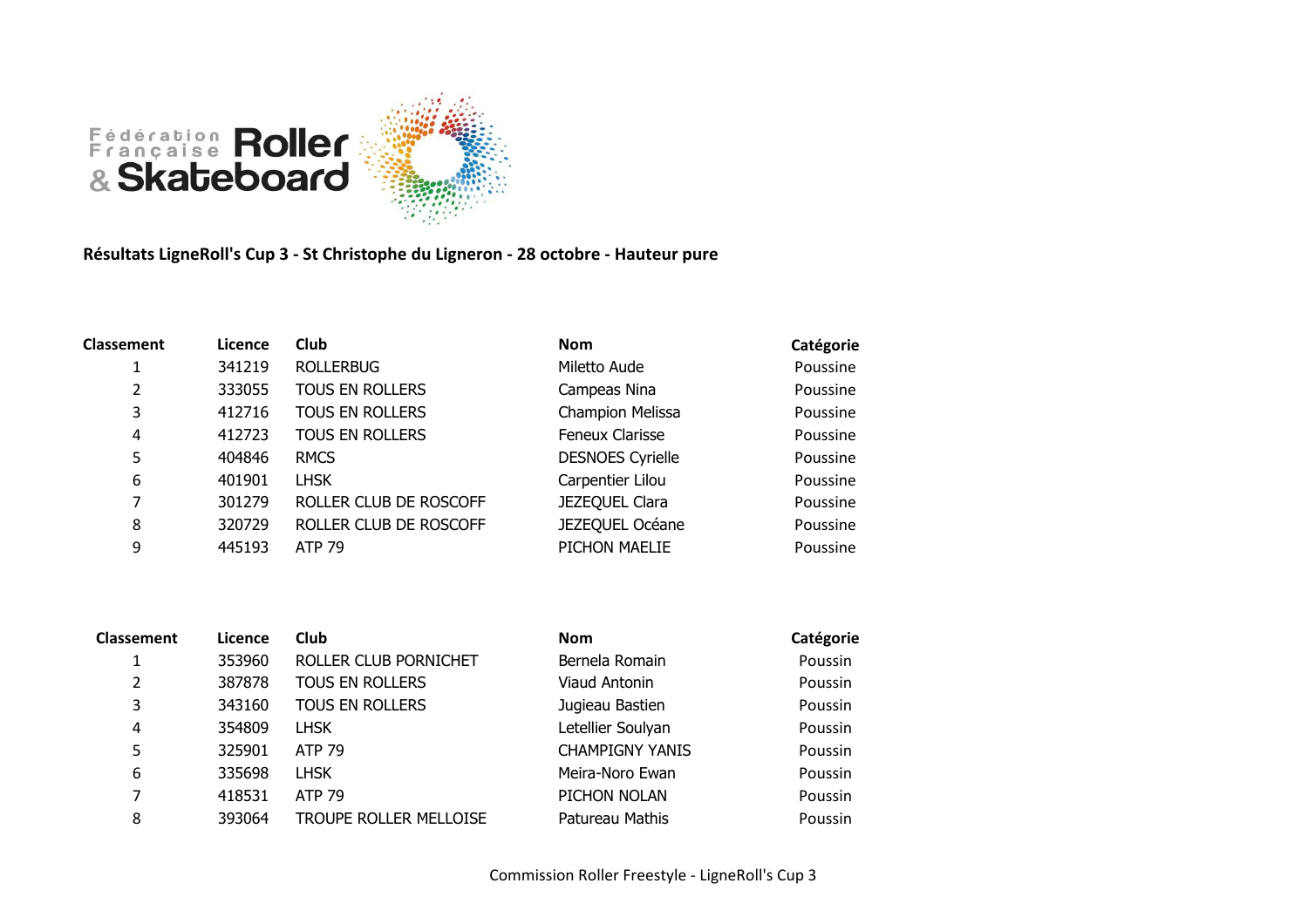| -9 | 372314 | <b>LES SAUTERELLES</b> | Heraud Mathis            | Poussin |
|----|--------|------------------------|--------------------------|---------|
| 10 | 347891 | <b>TOUS EN ROLLERS</b> | <b>Ballanger Anthony</b> | Poussin |
| 11 | 343154 | TOUS EN ROLLERS        | Bordet-Vicente Enzo      | Poussin |
| 12 | 328507 | <b>TOUS EN ROLLERS</b> | Bouffard Jules           | Poussin |

| <b>Classement</b> | Licence | Club                   | <b>Nom</b>              | Catégorie |
|-------------------|---------|------------------------|-------------------------|-----------|
|                   | 412721  | TOUS EN ROLLERS        | Feneux Lisa             | Benjamine |
| 2                 | 329591  | TOUS EN ROLLERS        | Roux Angelina           | Benjamine |
| 3                 | 307122  | TOUS EN ROLLERS        | Simon Anaelle           | Benjamine |
| 4                 | 429683  | <b>RMCS</b>            | <b>PORTIER Camille</b>  | Benjamine |
| 5                 | 417161  | TOUS EN ROLLERS        | Junay Meline            | Benjamine |
| 6                 | 329277  | TROUPE ROLLER MELLOISE | <b>Assailly Eryne</b>   | Benjamine |
| 7                 | 424727  | <b>LHSK</b>            | <b>Fleury Caroline</b>  | Benjamine |
| 8                 | 390815  | TROUPE ROLLER MELLOISE | Rouleau Emmy            | Benjamine |
| 9                 | 403684  | <b>RMCS</b>            | <b>GIRARD Sarah</b>     | Benjamine |
| 10                | 377765  | <b>LHSK</b>            | Fouache-Letellier Lilou | Benjamine |
| 11                | 334984  | TOUS EN ROLLERS        | Faria Edwina            | Benjamine |

| ement: | Licence | Club                          | <b>Nom</b>              | Catégorie |
|--------|---------|-------------------------------|-------------------------|-----------|
|        | 412721  | <b>TOUS EN ROLLERS</b>        | Feneux Lisa             | Benjamine |
|        | 329591  | <b>TOUS EN ROLLERS</b>        | Roux Angelina           | Benjamine |
|        | 307122  | <b>TOUS EN ROLLERS</b>        | Simon Anaelle           | Benjamine |
|        | 429683  | <b>RMCS</b>                   | <b>PORTIER Camille</b>  | Benjamine |
|        | 417161  | <b>TOUS EN ROLLERS</b>        | Junay Meline            | Benjamine |
|        | 329277  | <b>TROUPE ROLLER MELLOISE</b> | <b>Assailly Eryne</b>   | Benjamine |
|        | 424727  | <b>LHSK</b>                   | Fleury Caroline         | Benjamine |
|        | 390815  | TROUPE ROLLER MELLOISE        | Rouleau Emmy            | Benjamine |
|        | 403684  | <b>RMCS</b>                   | <b>GIRARD Sarah</b>     | Benjamine |
| 0      | 377765  | <b>LHSK</b>                   | Fouache-Letellier Lilou | Benjamine |
| 1      | 334984  | <b>TOUS EN ROLLERS</b>        | Faria Edwina            | Benjamine |
|        |         |                               |                         |           |

| <b>Classement</b> | Licence | Club                   | <b>Nom</b>                 | Catégorie |
|-------------------|---------|------------------------|----------------------------|-----------|
|                   | 383007  | <b>TOUS EN ROLLERS</b> | Viaud Julien               | Benjamin  |
| 2                 | 445626  | <b>LES SAUTERELLES</b> | Port-Noque Noe             | Benjamin  |
| 3                 | 357833  | TOUS EN ROLLERS        | Auger Theo                 | Benjamin  |
| 4                 | 360212  | ROLLER CLUB PORNICHET  | Lucas Alexandre            | Benjamin  |
| 5                 | 365290  | TROUPE ROLLER MELLOISE | Jacq Sonam                 | Benjamin  |
| 6                 | 381329  | SAM Mérignac           | <b>CALABRESE Gabriele</b>  | Benjamin  |
| 7                 | 293236  | <b>ATP 79</b>          | <b>CHARBONNEAU Cyprien</b> | Benjamin  |
| 8                 | 392874  | TOUS EN ROLLERS        | Chaigne Paul               | Benjamin  |
| 9                 | 290212  | <b>ATP 79</b>          | RIVEAULT LUCAS             | Benjamin  |
| 10                | 307483  | <b>TOUS EN ROLLERS</b> | Lopes Tom                  | Benjamin  |
|                   |         |                        |                            |           |

| Nom                       | Catégorie |
|---------------------------|-----------|
| Viaud Julien              | Benjamin  |
| Port-Noque Noe            | Benjamin  |
| Auger Theo                | Benjamin  |
| Lucas Alexandre           | Benjamin  |
| Jacq Sonam                | Benjamin  |
| <b>CALABRESE Gabriele</b> | Benjamin  |
| CHARBONNEAU Cyprien       | Benjamin  |
| Chaigne Paul              | Benjamin  |
| RIVEAULT LUCAS            | Benjamin  |
| Lopes Tom                 | Benjamin  |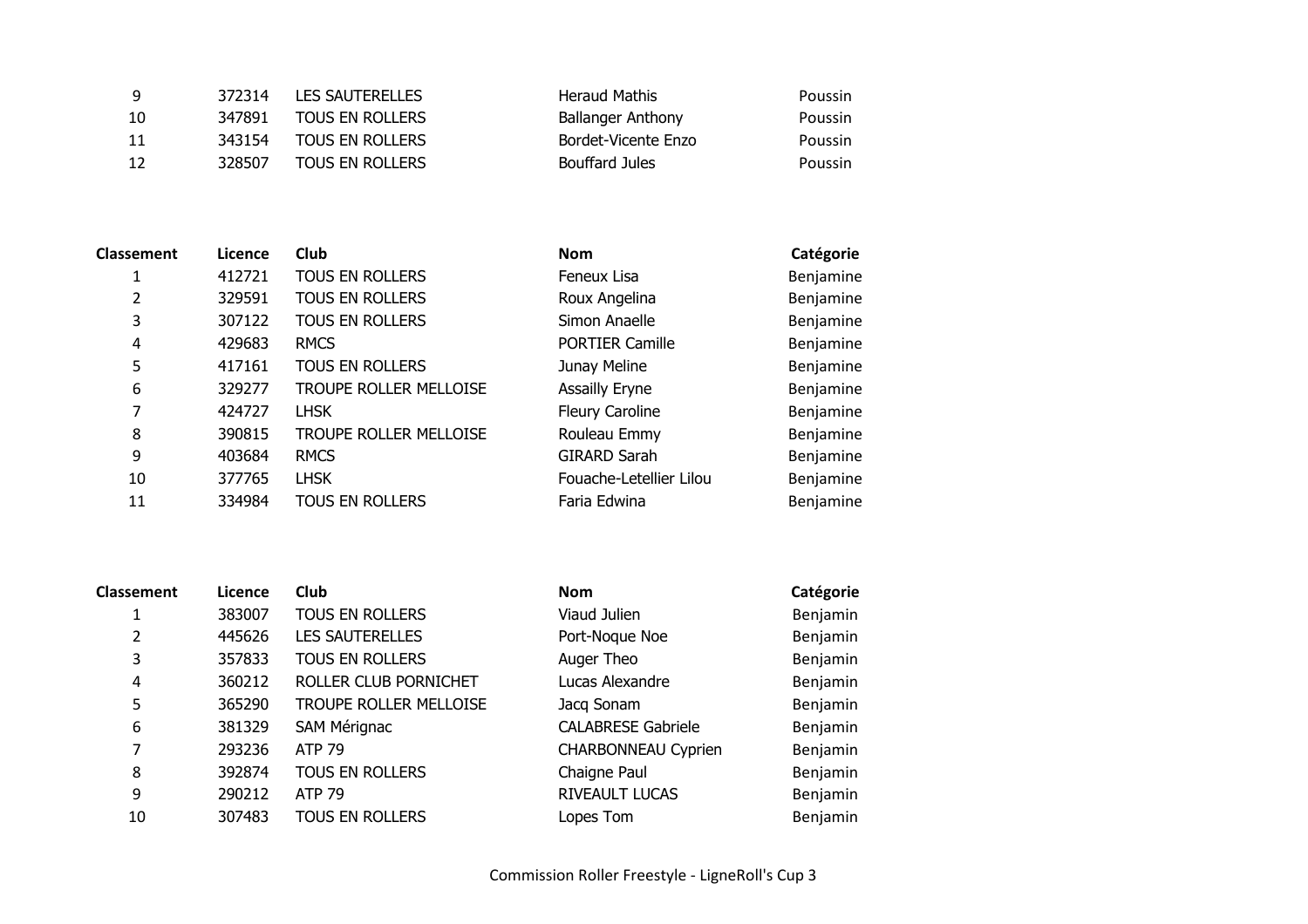| -11 | 399780 | TROUPE ROLLER MELLOISE | Thomazeau Lucas | Benjamin |
|-----|--------|------------------------|-----------------|----------|
| -12 |        | 445627 LES SAUTERELLES | Techer Wesley   | Benjamin |

| <b>Classement</b> | Licence | <b>Club</b>            | <b>Nom</b>             | Catégorie |
|-------------------|---------|------------------------|------------------------|-----------|
|                   | 334998  | TOUS EN ROLLERS        | Faria Ornella          | Minime    |
| 2                 | 333058  | <b>TOUS EN ROLLERS</b> | Bordet-Vicente Mary    | Minime    |
| 3                 | 334423  | l HSK                  | Mazouz Kalyssa         | Minime    |
| 4                 | 429157  | TROUPE ROLLER MELLOISE | <b>Ayrault Coralie</b> | Minime    |
| 5.                | 281764  | <b>RMCS</b>            | <b>JEANDEL Maeve</b>   | Minime    |
| 6                 | 410309  | <b>TOUS EN ROLLERS</b> | Zilli Anais            | Minime    |

| <b>Classement</b> | Licence | <b>Club</b>                   | <b>Nom</b>               | Catégorie |
|-------------------|---------|-------------------------------|--------------------------|-----------|
| 1                 | 368835  | <b>TROUPE ROLLER MELLOISE</b> | Jacq Tinle               | Minime    |
| 2                 | 329592  | <b>TOUS EN ROLLERS</b>        | Jugieau Thibault         | Minime    |
| 3                 | 354816  | <b>LHSK</b>                   | Renault Louis            | Minime    |
| 4                 | 289172  | <b>RMCS</b>                   | <b>HAON Maxime</b>       | Minime    |
| 5                 | 393008  | <b>RSR REZE</b>               | <b>GOURAUD JULES</b>     | Minime    |
| 6                 | 330058  | <b>RSR REZE</b>               | <b>OLLIVAUD MAEL</b>     | Minime    |
| 7                 | 346175  | <b>TOUS EN ROLLERS</b>        | Bardin Alan              | Minime    |
| 8                 | 375002  | <b>TROUPE ROLLER MELLOISE</b> | Poirier Jules            | Minime    |
| 9                 | 369799  | ROLLER CLUB PORNICHET         | Piquet Alex              | Minime    |
| 10                | 304366  | <b>TOUS EN ROLLERS</b>        | Rabillard Joris          | Minime    |
| 11                | 441046  | TROUPE ROLLER MELLOISE        | Capoue Dorian            | Minime    |
| 12                | 321712  | <b>RMCS</b>                   | <b>LETESSIER Leonard</b> | Minime    |
| 13                | 388253  | <b>LES SAUTERELLES</b>        | Fernandes Kylian         | Minime    |

**Classement Licence Club Nom Catégorie**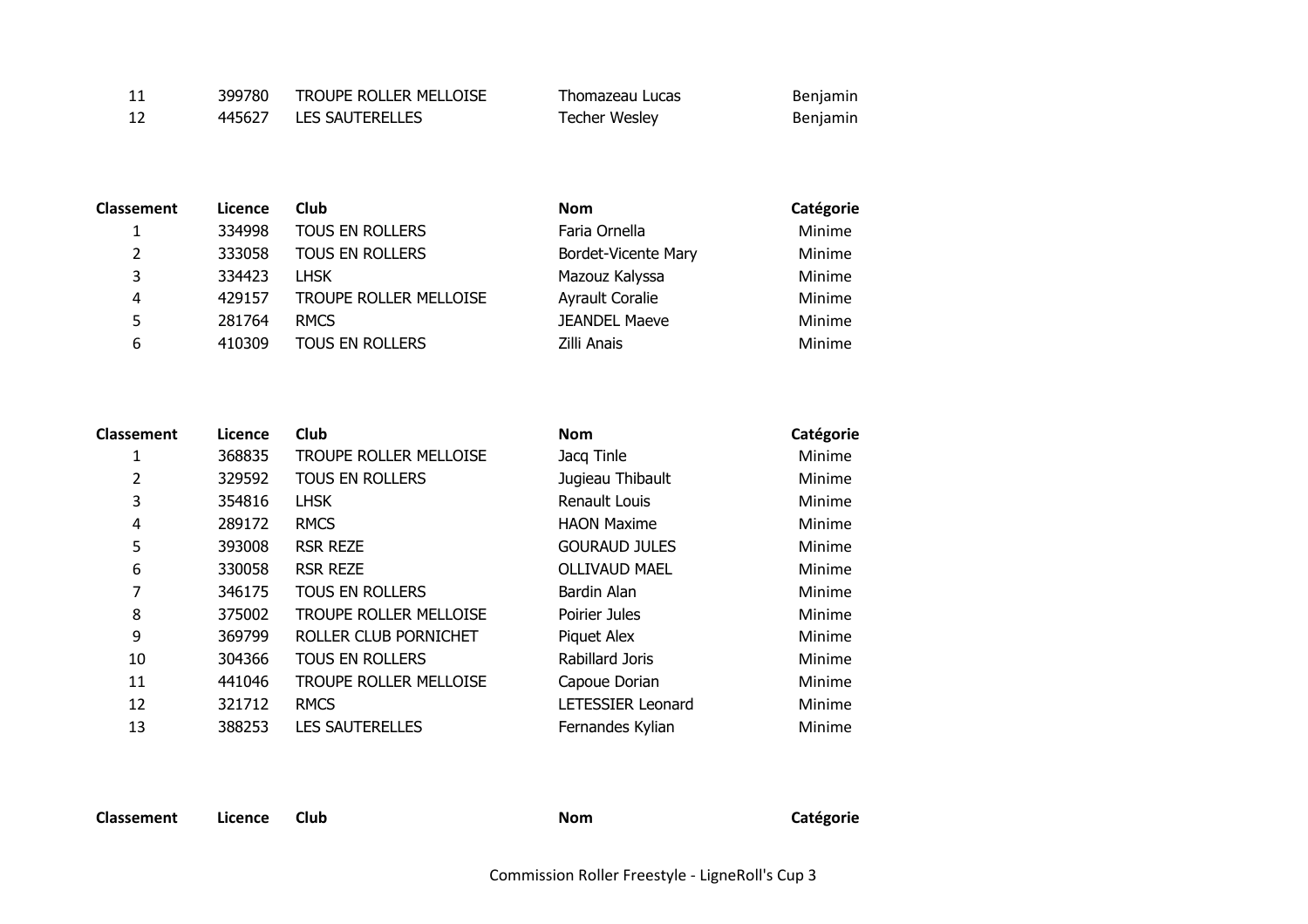|   | 285275 | <b>TOUS EN ROLLERS</b> | Simon Emmy           | <b>CJS</b> |
|---|--------|------------------------|----------------------|------------|
|   | 392823 | TOUS EN ROLLERS        | Petitgas Clara       | <b>CJS</b> |
|   | 352450 | l HSK                  | <b>Trains Emilie</b> | <b>CJS</b> |
| 4 | 285272 | <b>TOUS EN ROLLERS</b> | Grossin Lisa         | <b>CJS</b> |
|   | 307060 | <b>TOUS EN ROLLERS</b> | Baty Elea            | <b>CJS</b> |
| 6 | 285108 | <b>TOUS EN ROLLERS</b> | Brousseau Sarah      | <b>CJS</b> |
|   |        |                        |                      |            |

| Classement | Licence | Club                          | <b>Nom</b>            | Catégorie  |
|------------|---------|-------------------------------|-----------------------|------------|
| 1          | 290205  | <b>TOUS EN ROLLERS</b>        | Dubreuil Maxime       | CJS        |
| 2          | 178115  | <b>TROUPE ROLLER MELLOISE</b> | Doucet Mael           | <b>CJS</b> |
| 3          | 341535  | <b>TOUS EN ROLLERS</b>        | Coquelin Freddy       | <b>CJS</b> |
| 4          | 369763  | <b>RSR REZE</b>               | <b>BARRE HUGO</b>     | <b>CJS</b> |
| 5          | 362037  | <b>TOUS EN ROLLERS</b>        | Auger Guillaume       | <b>CJS</b> |
| 6          | 302864  | ROLLER CLUB PORNICHET         | Cadoret Matthieu      | <b>CJS</b> |
| 7          | 379737  | <b>LHSK</b>                   | Letellier Matys       | <b>CJS</b> |
| 8          | 344114  | <b>TOUS EN ROLLERS</b>        | Auger Kiliane         | <b>CJS</b> |
| 9          | 333451  | <b>RSR REZE</b>               | <b>FULBERT MATTEO</b> | <b>CJS</b> |
| 10         | 443830  | <b>TROUPE ROLLER MELLOISE</b> | Caquineau Quentin     | <b>CJS</b> |
| 11         | 307118  | <b>TOUS EN ROLLERS</b>        | <b>Bernard Mathys</b> | <b>CJS</b> |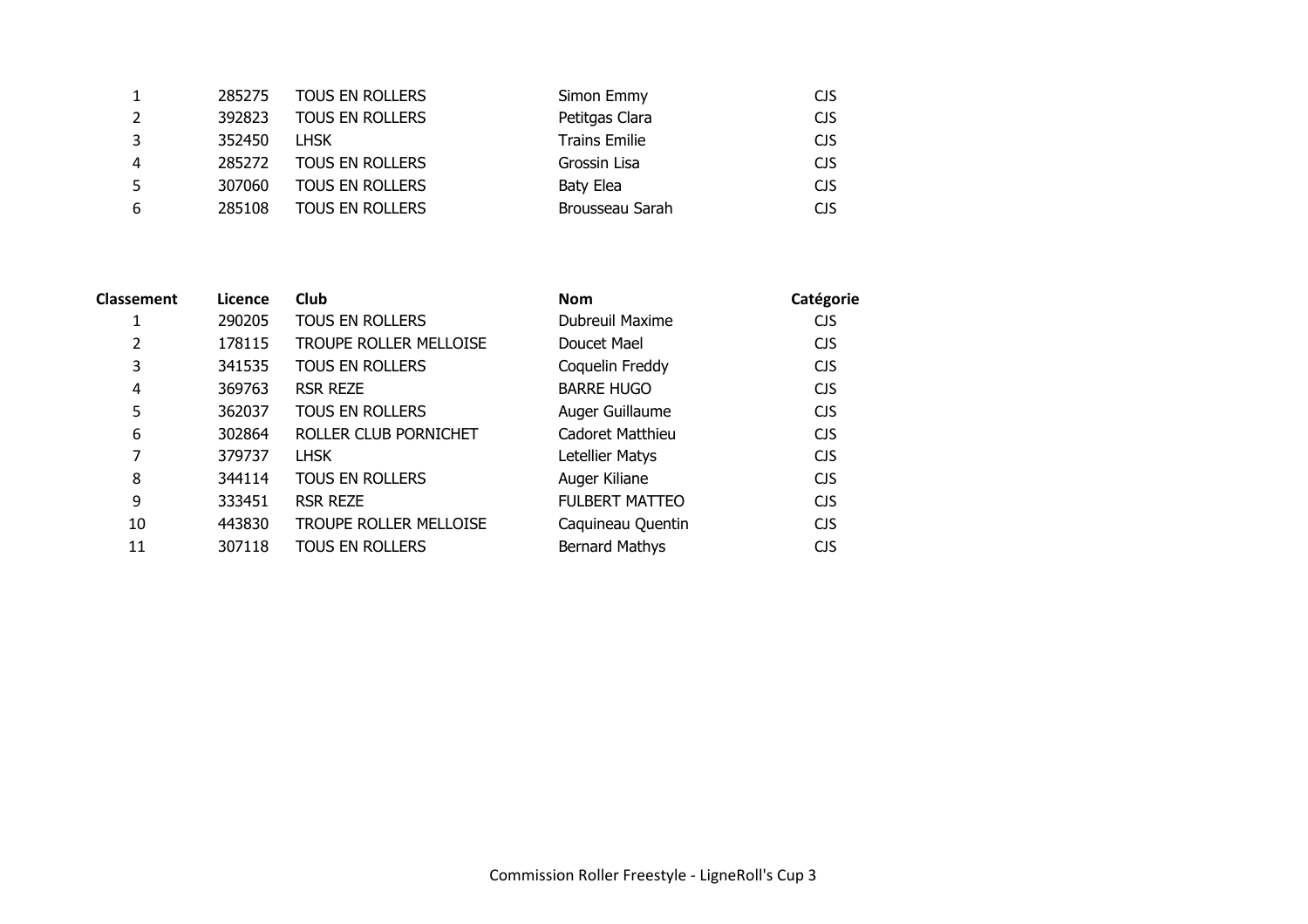

**Résultats LigneRoll's Cup 3 - St Christophe du Ligneron - 28 octobre - Skatecross**

| <b>Classement</b> | Licence | <b>Club</b>                   | <b>Nom</b>              | Catégorie |
|-------------------|---------|-------------------------------|-------------------------|-----------|
| 1                 | 333055  | <b>TOUS EN ROLLERS</b>        | Campeas Nina            | Poussine  |
| 2                 | 341219  | <b>ROLLERBUG</b>              | <b>MILETTO AUDE</b>     | Poussine  |
| 3                 | 401901  | <b>LHSK</b>                   | Carpentier Lilou        | Poussine  |
| 4                 | 301279  | ROLLER CLUB DE ROSCOFF        | JEZEQUEL Clara          | Poussine  |
| 5                 | 320729  | ROLLER CLUB DE ROSCOFF        | JEZEQUEL Océane         | Poussine  |
| 6                 | 404846  | <b>RMCS</b>                   | <b>DESNOES CYRIELLE</b> | Poussine  |
| 7                 | 412716  | <b>TOUS EN ROLLERS</b>        | <b>Champion Melissa</b> | Poussine  |
| 8                 | 445193  | <b>ATP 79</b>                 | PICHON MAELIE           | Poussine  |
| 9                 | 431239  | <b>ATP 79</b>                 | <b>BONNET ALEX</b>      | Poussine  |
| 10                | 446094  | <b>LES SAUTERELLES</b>        | Fernandes Lana          | Poussine  |
| 11                | 428498  | <b>TROUPE ROLLER MELLOISE</b> | Assailly Zoe            | Poussine  |
|                   |         |                               |                         |           |

| <b>Classement</b> | Licence | Club                         | <b>Nom</b>             | Catégorie |
|-------------------|---------|------------------------------|------------------------|-----------|
| 1                 | 343160  | <b>TOUS EN ROLLERS</b>       | <b>JUGIEAU BASTIEN</b> | Poussin   |
| 2                 | 387878  | <b>TOUS EN ROLLERS</b>       | <b>VIAUD ANTONIN</b>   | Poussin   |
| 3                 | 354809  | <b>LHSK</b>                  | LETELLIER SOULYAN      | Poussin   |
| 4                 | 353960  | <b>ROLLER CLUB PORNICHET</b> | <b>BERNELA ROMAIN</b>  | Poussin   |
| 5                 | 325901  | <b>ATP 79</b>                | <b>CHAMPIGNY YANIS</b> | Poussin   |
| 6                 | 328507  | <b>TOUS EN ROLLERS</b>       | <b>BOUFFARD JULES</b>  | Poussin   |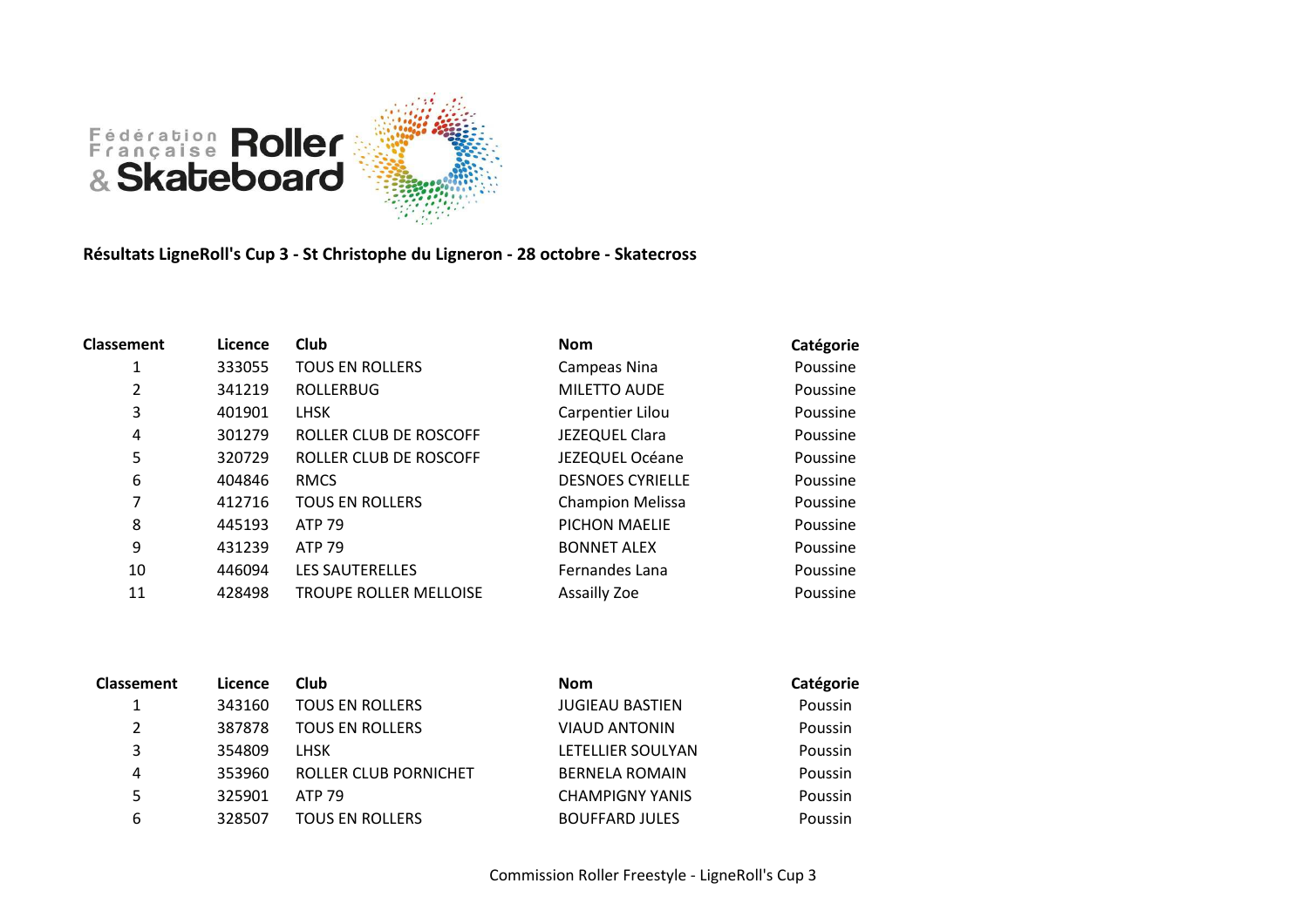| 393064 | <b>TROUPE ROLLER MELLOISE</b> | PATUREAU MATHIS            | Poussin |
|--------|-------------------------------|----------------------------|---------|
| 418531 | <b>ATP 79</b>                 | PICHON NOLAN               | Poussin |
| 347891 | <b>TOUS EN ROLLERS</b>        | <b>BALLANGER ANTHONY</b>   | Poussin |
| 372314 | <b>LES SAUTERELLES</b>        | <b>HERAUD MATHIS</b>       | Poussin |
| 343154 | <b>TOUS EN ROLLERS</b>        | <b>BORDET-VICENTE ENZO</b> | Poussin |
| 399702 | <b>TOUS EN ROLLERS</b>        | PERRAUDEAU EWEN            | Poussin |
| 335698 | <b>LHSK</b>                   | <b>MEIRA-NORO EWAN</b>     | Poussin |
| 393071 | <b>TROUPE ROLLER MELLOISE</b> | PATUREAU NOE               | Poussin |
|        |                               |                            |         |

| <b>Classement</b> | Licence | Club                          | <b>Nom</b>              | Catégorie |
|-------------------|---------|-------------------------------|-------------------------|-----------|
| 1                 | 334984  | <b>TOUS EN ROLLERS</b>        | Faria Edwina            | Benjamine |
| 2                 | 329591  | <b>TOUS EN ROLLERS</b>        | Roux Angelina           | Benjamine |
| 3                 | 377765  | <b>LHSK</b>                   | Fouache-Letellier Lilou | Benjamine |
| 4                 | 417161  | <b>TOUS EN ROLLERS</b>        | Junay Meline            | Benjamine |
| 5                 | 390815  | <b>TROUPE ROLLER MELLOISE</b> | Rouleau Emmy            | Benjamine |
| 6                 | 307122  | <b>TOUS EN ROLLERS</b>        | Simon Anaelle           | Benjamine |
| 7                 | 424727  | <b>LHSK</b>                   | <b>Fleury Caroline</b>  | Benjamine |
| 8                 | 329277  | <b>TROUPE ROLLER MELLOISE</b> | <b>Assailly Eryne</b>   | Benjamine |
| 9                 | 429683  | <b>RMCS</b>                   | <b>PORTIER Camille</b>  | Benjamine |
| 10                | 392828  | <b>TOUS EN ROLLERS</b>        | Petitgas Lou-Anne       | Benjamine |
| 11                | 403684  | <b>RMCS</b>                   | <b>GIRARD Sarah</b>     | Benjamine |
|                   |         |                               |                         |           |

| Classement | Licence | Club                          | <b>Nom</b>                 | Catégorie |
|------------|---------|-------------------------------|----------------------------|-----------|
|            | 357833  | <b>TOUS EN ROLLERS</b>        | <b>AUGER THEO</b>          | Benjamin  |
| 2          | 293236  | <b>ATP 79</b>                 | <b>CHARBONNEAU CYPRIEN</b> | Benjamin  |
| 3          | 420479  | <b>TOUS EN ROLLERS</b>        | <b>DUBOIS NOLAN</b>        | Benjamin  |
| 4          | 392874  | <b>TOUS EN ROLLERS</b>        | <b>CHAIGNE PAUL</b>        | Benjamin  |
| 5          | 399780  | <b>TROUPE ROLLER MELLOISE</b> | <b>THOMAZEAU LUCAS</b>     | Benjamin  |
| 6          | 365290  | <b>TROUPE ROLLER MELLOISE</b> | JACQ SONAM                 | Benjamin  |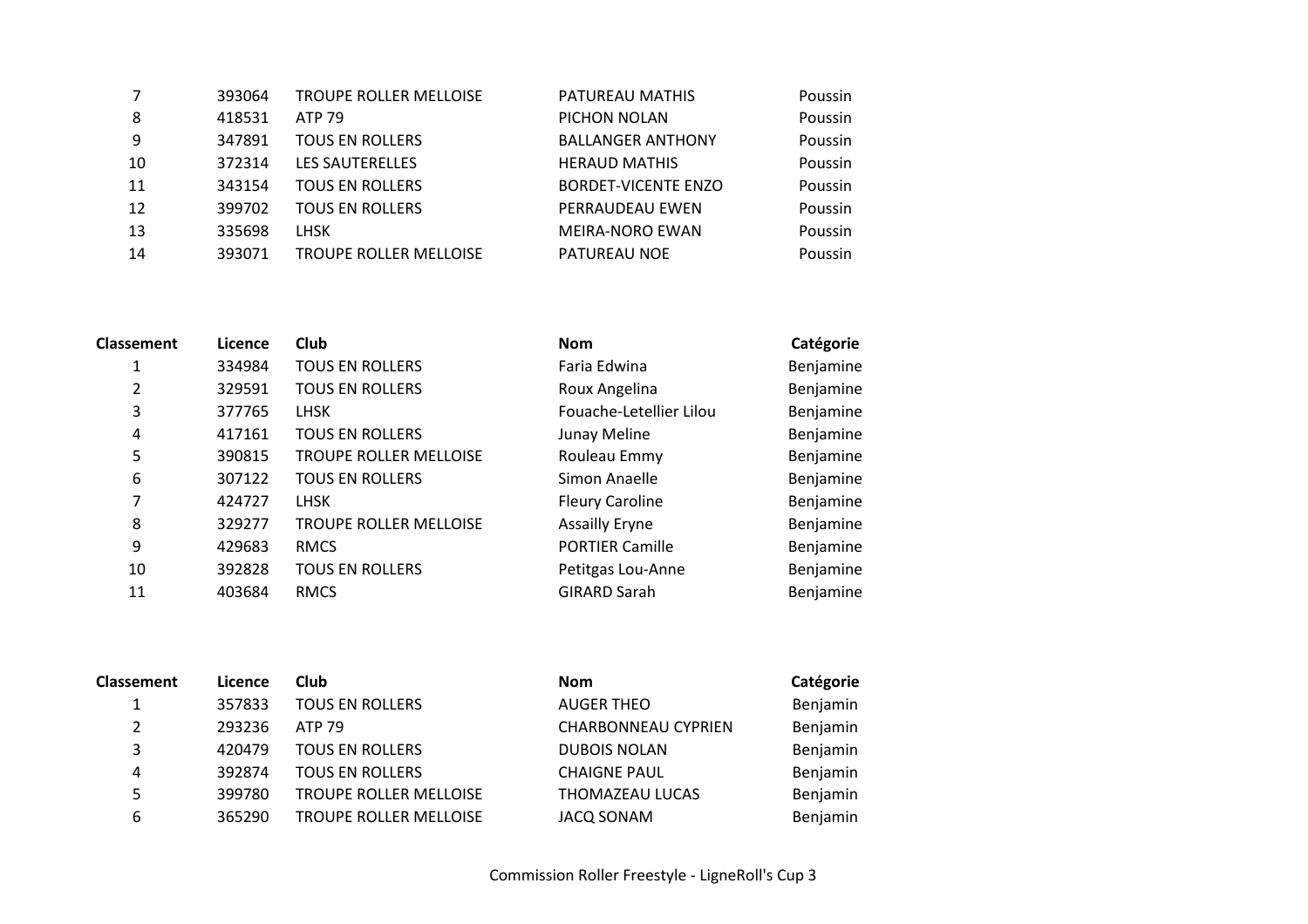|    | 425945 | <b>TOUS EN ROLLERS</b> | <b>KERLIN IVAN</b>   | Benjamin |
|----|--------|------------------------|----------------------|----------|
| 8  | 290212 | ATP 79                 | RIVEAULT LUCAS       | Benjamin |
| -9 | 383007 | <b>TOUS EN ROLLERS</b> | <b>VIAUD JULIEN</b>  | Benjamin |
| 10 | 307483 | <b>TOUS EN ROLLERS</b> | LOPES TOM            | Benjamin |
| 11 | 445627 | <b>LES SAUTERELLES</b> | <b>TECHER WESLEY</b> | Benjamin |
| 12 | 360212 | ROLLER CLUB PORNICHET  | LUCAS ALEXANDRE      | Benjamin |
| 13 | 445626 | <b>LES SAUTERELLES</b> | PORT-NOQUE NOE       | Benjamin |
|    |        |                        |                      |          |

| <b>Classement</b> | Licence | Club                          | <b>Nom</b>                 | Catégorie     |
|-------------------|---------|-------------------------------|----------------------------|---------------|
| 1                 | 334998  | <b>TOUS EN ROLLERS</b>        | Faria Ornella              | Minime        |
| 2                 | 334423  | <b>LHSK</b>                   | Mazouz Kalyssa             | Minime        |
| 3                 | 333058  | <b>TOUS EN ROLLERS</b>        | <b>BORDET-VICENTE MARY</b> | Minime        |
| 4                 | 281764  | <b>RMCS</b>                   | <b>JEANDEL Maeve</b>       | Minime        |
| 5                 | 410309  | <b>TOUS EN ROLLERS</b>        | Zilli Anais                | Minime        |
| 6                 | 378873  | ROLLER CLUB PORNICHET         | Bernela Julie              | Minime        |
| 7                 | 429157  | <b>TROUPE ROLLER MELLOISE</b> | <b>Ayrault Coralie</b>     | Minime        |
| 8                 | 370928  | ROLLER CLUB DE PORNICHET      | Laurin Leonie              | Minime        |
| 9                 | 351263  | <b>TOUS EN ROLLERS</b>        | Dupe Laure                 | <b>Minime</b> |
|                   |         |                               |                            |               |

| <b>Classement</b> | Licence | Club                          | <b>Nom</b>              | Catégorie |
|-------------------|---------|-------------------------------|-------------------------|-----------|
|                   | 354816  | <b>LHSK</b>                   | <b>RENAULT LOUIS</b>    | Minime    |
| $\overline{2}$    | 304366  | <b>TOUS EN ROLLERS</b>        | RABILLARD JORIS         | Minime    |
| 3                 | 329592  | <b>TOUS EN ROLLERS</b>        | <b>JUGIEAU THIBAULT</b> | Minime    |
| 4                 | 393008  | <b>RSR REZE</b>               | <b>GOURAUD JULES</b>    | Minime    |
| 5                 | 368835  | <b>TROUPE ROLLER MELLOISE</b> | <b>JACQ TINLE</b>       | Minime    |
| 6                 | 289172  | <b>RMCS</b>                   | <b>HAON MAXIME</b>      | Minime    |
| 7                 | 369799  | ROLLER CLUB PORNICHET         | PIQUET ALEX             | Minime    |
| 8                 | 291687  | <b>RMCS</b>                   | <b>VALLEE GABIN</b>     | Minime    |
| 9                 | 330058  | <b>RSR REZE</b>               | <b>OLLIVAUD MAEL</b>    | Minime    |